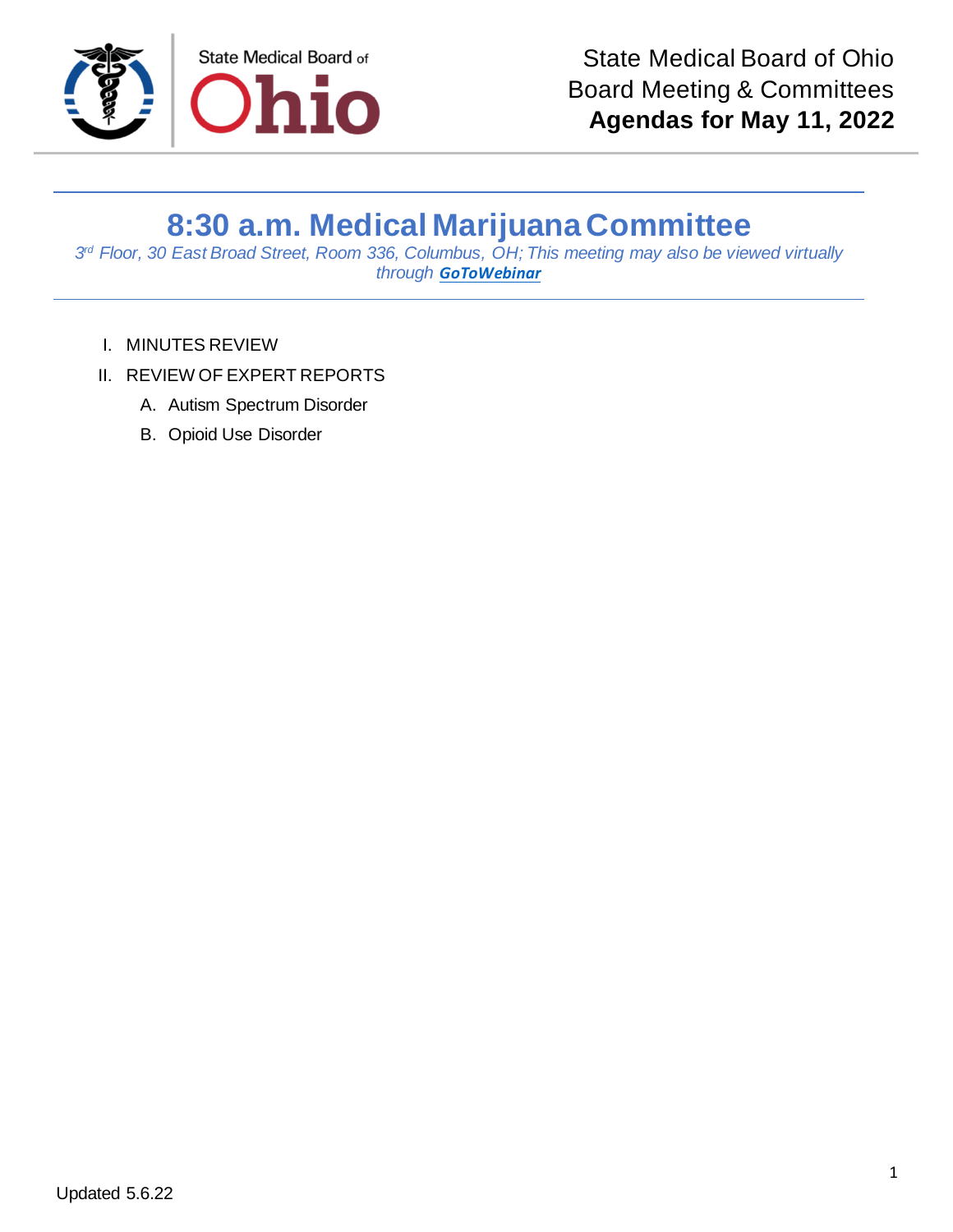

**Meeting will be held in person at the location indicated. Courtesy livestreaming will be available, as technology permits. [CLICK HERE FOR A DIRECT LINK TO THE CHANNEL.](https://www.youtube.com/channel/UCWBHBfwOyUtBZmBEZvtYPvA)**

## **10:00 a.m. Board Meeting**

- *3 rd Floor Hearing Room, 30 East Broad Street, Columbus, OH*
- I. ROLL CALL
- II. MINUTES REVIEW
- III. REPORTS AND RECOMMENDATIONS (R&Rs)
	- A. Dillon Williams, M.T. applicant
	- B. David Wulff, P.A.
	- C. Dominick D. Crescenzo, M.T. applicant
	- D. Mark A. White, M.D.
- IV. PROPOSED FINDINGS AND PROPOSED ORDERS (PFPOs)
	- A. Erin J. Neilson, L.D.
- V. FINDINGS, ORDERS AND JOURNAL ENTRIES (FOJEs)
	- A. Sonya M. Rollins, R.C.P. applicant
- VI. EXECUTIVE SESSION

## *Public live stream will end at this time but will resume when the board comes out of the executive sessions.*

- VII. SETTLEMENT AGREEMENTS
- VIII. CITATIONS
- IX. OPERATIONS REPORT
- X. RULES & POLICIES
	- A. Rule Review Update
	- B. IMLC Rule for Adoption
	- C. Examination Rules
	- D. Rules 4731-2-01 and 4731-6-04, Five-Year Review
	- E. QIP Pilot Project
	- F. Telehealth Rules
	- G. Legislative Update
- XI. COMMITTEE BUSINESS
	- A. Medical Marijuana Committee Report